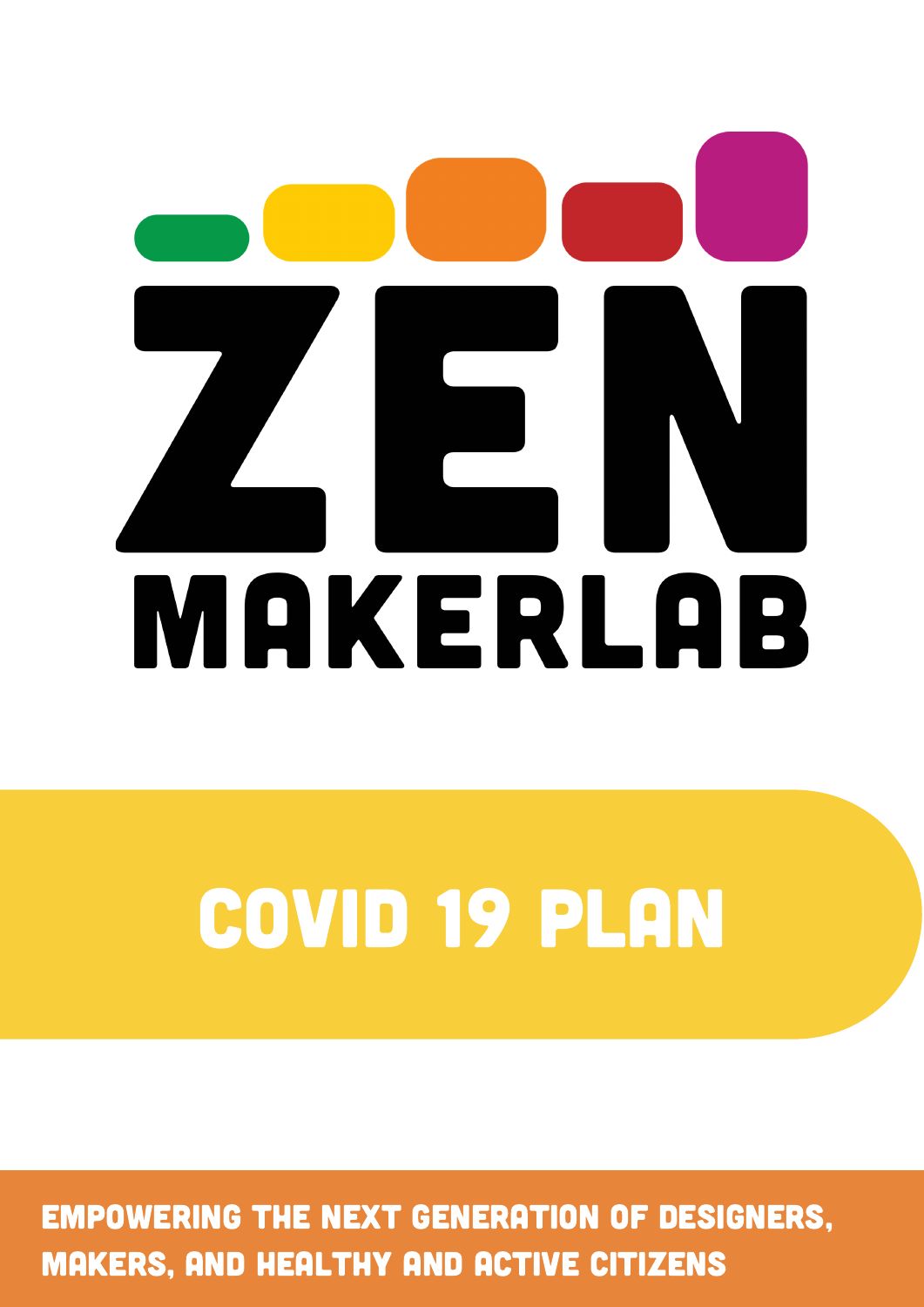# WHAT IS COVID-19?

COVID-19 is a respiratory infection caused by a newly identified virus. The infection has symptoms similar to other respiratory illnesses., including the flu and common cold: cough, sneezing, fever, sore throat and difficulty breathing. Other symptoms can include fatigue, muscle aches, diarrhea, headache or lost sense of smell. While most people infected with COVID-19 experience only mild illness, severe illness can occur in some people especially in those with weaker immune systems, the elderly and those with chronic medical conditions.

# how does it spread?

COVID-19 is spread through liquid droplets when an infected person coughs or sneezes. The virus in these droplets can enter through the eyes, nose or mouth of another person if they are in close contact with the person who coughed or sneezed. COVID-19 is not transmitted through particles in the air and is not something that can enter the body through the skin.

# prioritizing action!

It is helpful to understand the rationale behind the procedures contained in this plan, and the impact they have on controlling the spread of COVID-19. Some controls are more difficult than others but may have a greater impact. Other controls are easier to implement but have less of an impact.

# levels of control

In the model shown below, control methods at the top of the pyramid are more effective than those at the bottom. Following this model according to BC's Centre for Disease Control leads to the implementation of inherently safer systems where risk of illness exposure and transmission has been reduced. Physical distancing remains the most effective control.

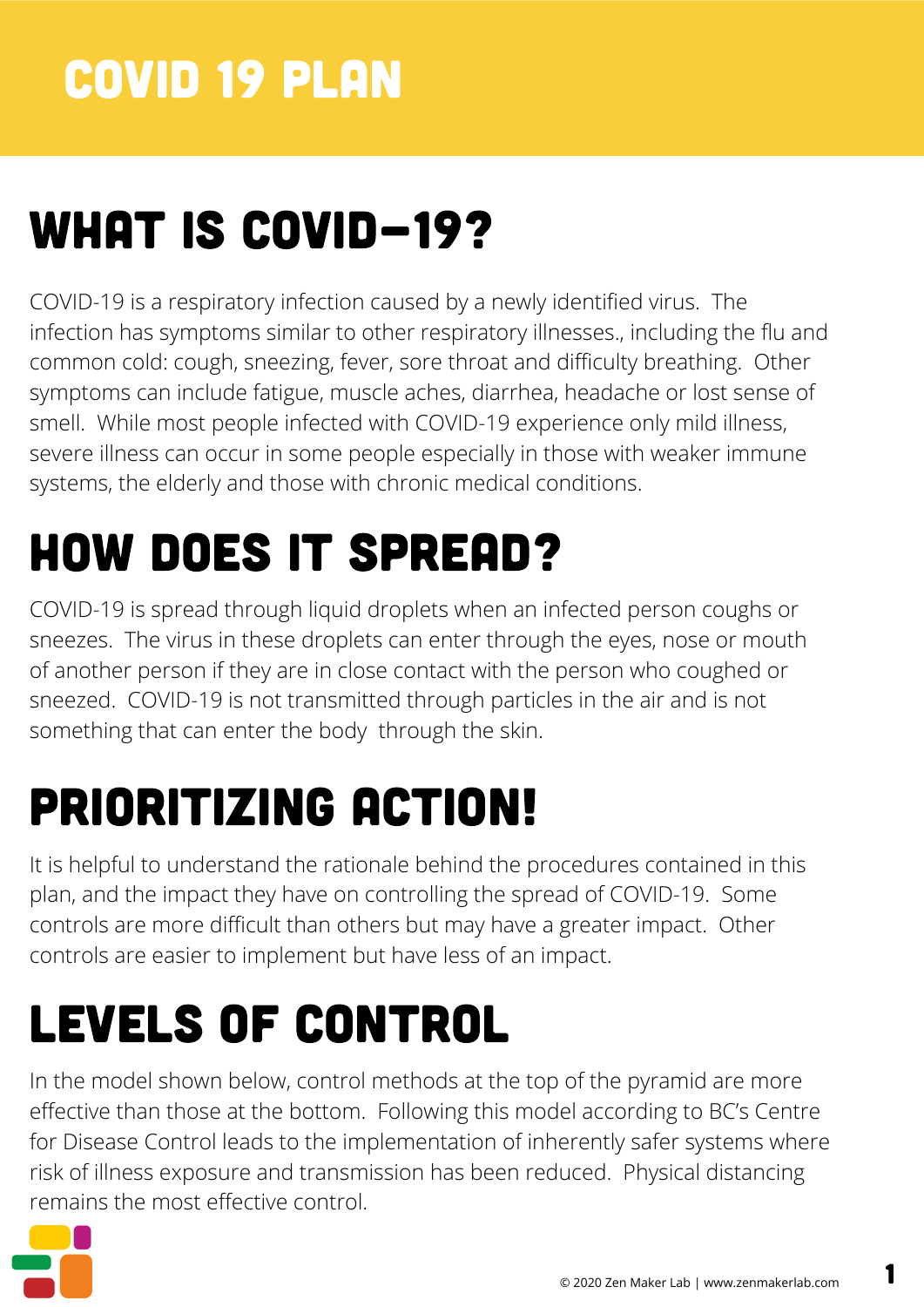# LEVELS OF CONTROL CONTINUED...

The Hierarchy for Infection Prevention and Exposure Control Measures for Communicable Disease



Typically environmental controls are favoured over admin, personal, and PPE for controlling exposures in the school. This is because most environmental controls are designed to prevent students and staff from coming into contact in the first place.

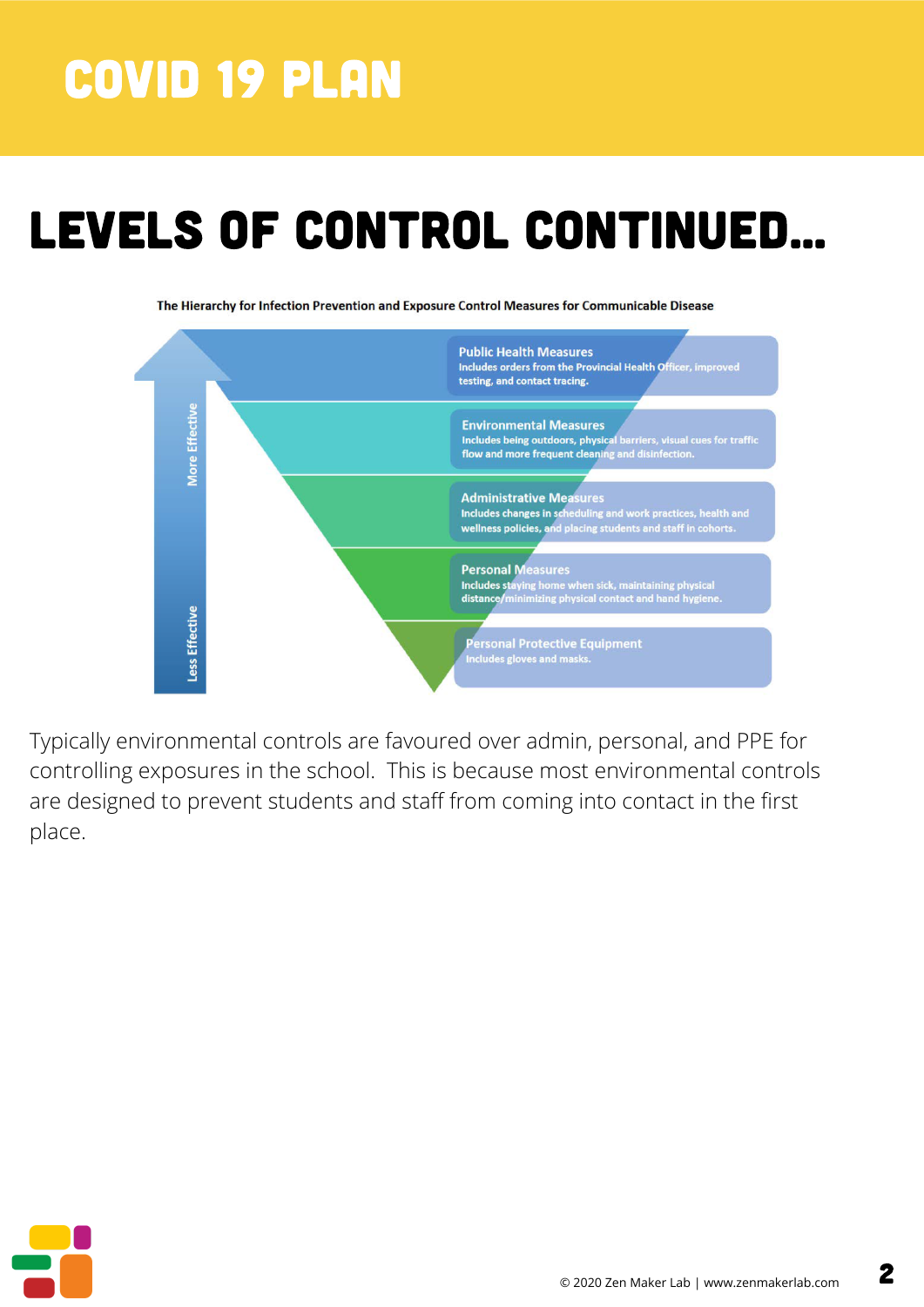# table of contents

- Building
- Arriving & Leaving
- Classrooms
- Washrooms
- Breaks
- **•** Equipment
- Staff Rooms
- First Aid

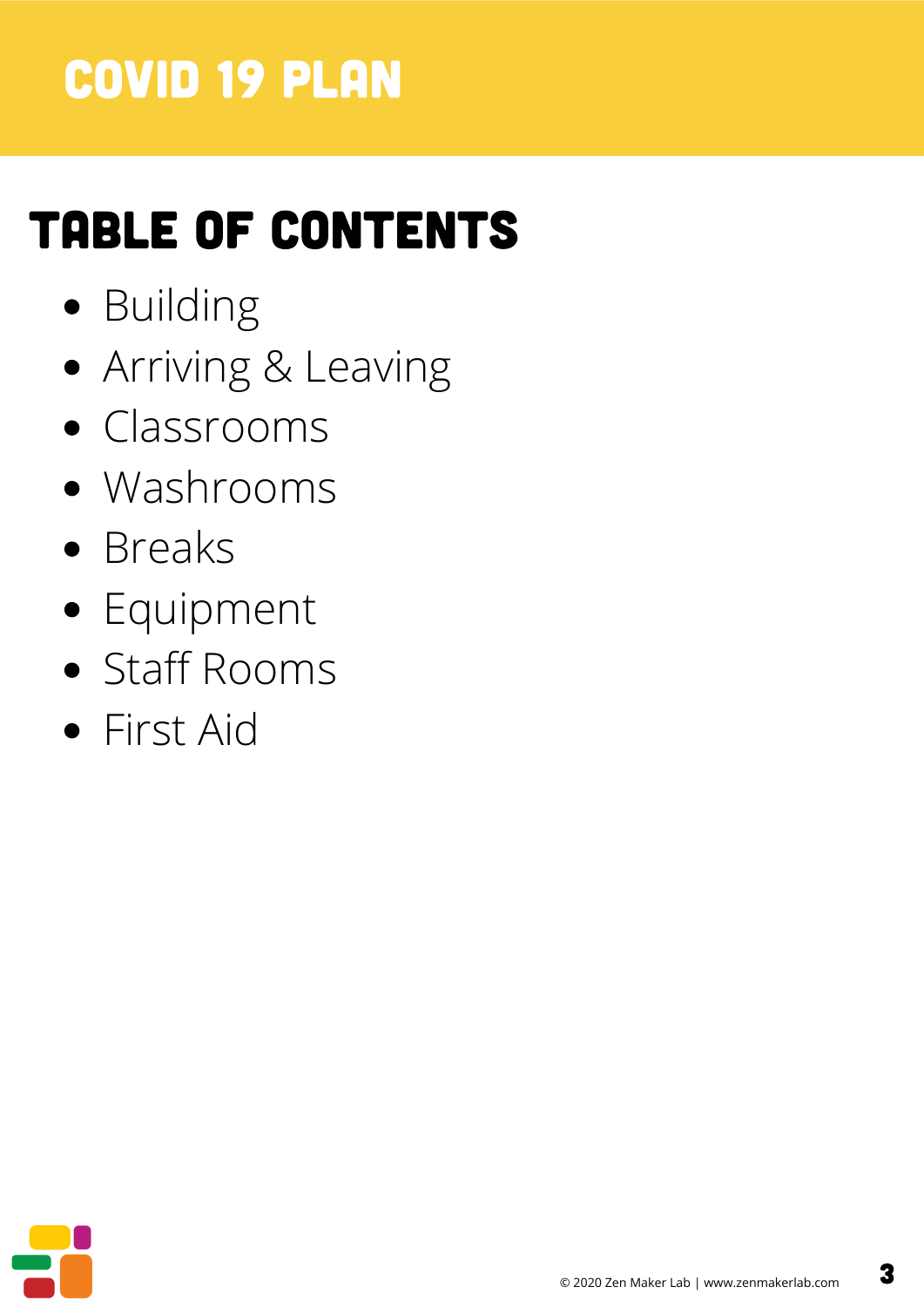# building

### environmental controls

- Provide a supply of hand sanitizer at sign in and posters reminding of the importance of hand washing following contact with common touch surfaces
- Provide hand sanitizing stations at entrances/exits and common spaces in the building
- Designate additional rooms for breaks areas, or new outdoor spaces
- Where possible, people should work more than 2 metres apart and use tape to delineate work areas appropriately
- Increase floor space by removing or repositioning unnecessary furniture, materials, and equipment
- Control traffic patterns using cones and arrows
- Designate travel paths so people don't have to walk to closely
- Where possible, windows will be kept open to allow fresh air flow

### **ADMIN CONTROLS**

- Provide a supply of hand sanitizer at sign in and posters reminding of the importance of hand washing following contact with common touch surfaces
- Provide hand sanitizing stations at entrances/exits and common spaces in the building
- Designate additional rooms for breaks areas, or new outdoor spaces
- Where possible, people should work more than 2 metres apart and use tape to delineate work areas appropriately
- Increase floor space by removing or repositioning unnecessary furniture, materials, and equipment
- Control traffic patterns using cones and arrows
- Designate travel paths so people don't have to walk to closely
- Where possible, windows will be kept open to allow fresh air flow

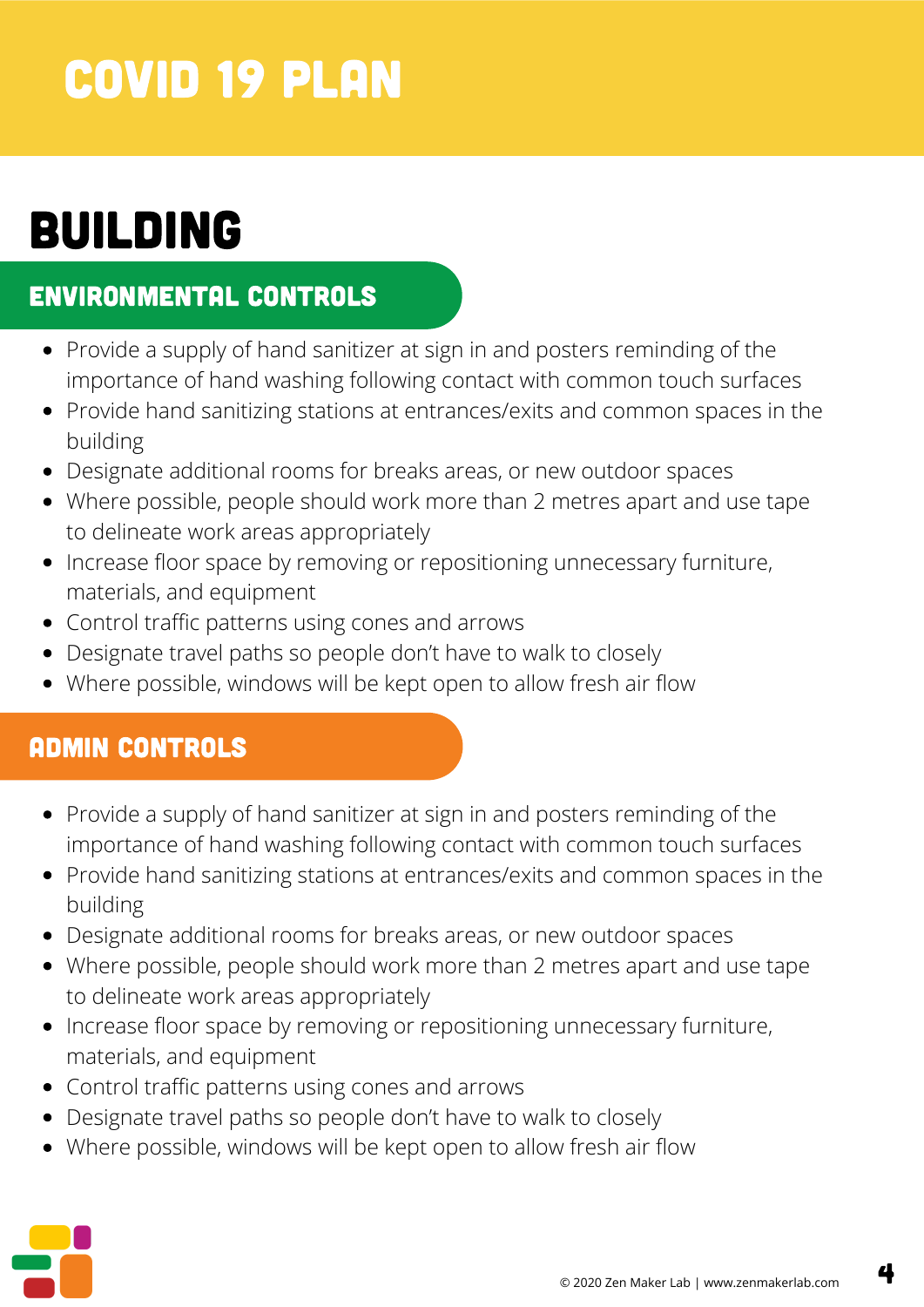# building

### PERSONAL & PPE CONTROLS

- Masks and Shields are available for all students and staff
- Mask or shield should be worn at times when a distance of 2 meters cannot be maintained (Zen actively enforces everyone where a mask or shield on premises)

# arrival & leaving

### environmental controls

- Clearly marked pathways on the ground for physical distancing
- Provide sanitization stations at entrances/exits
- Social distance dots outside of entrances

### **ADMIN CONTROLS**

- Students with complaints of illness will be placed in isolation to await pick up by parents
- Scheduled entry for each grade
- Controlled, staggered entry with physical distancing
- For first week, all available staff help enforcing morning entry protocols
- Location for pickup is out front only

### PERSONAL & PPE CONTROLS

Staff managing the entry process will maintain appropriate social distancing

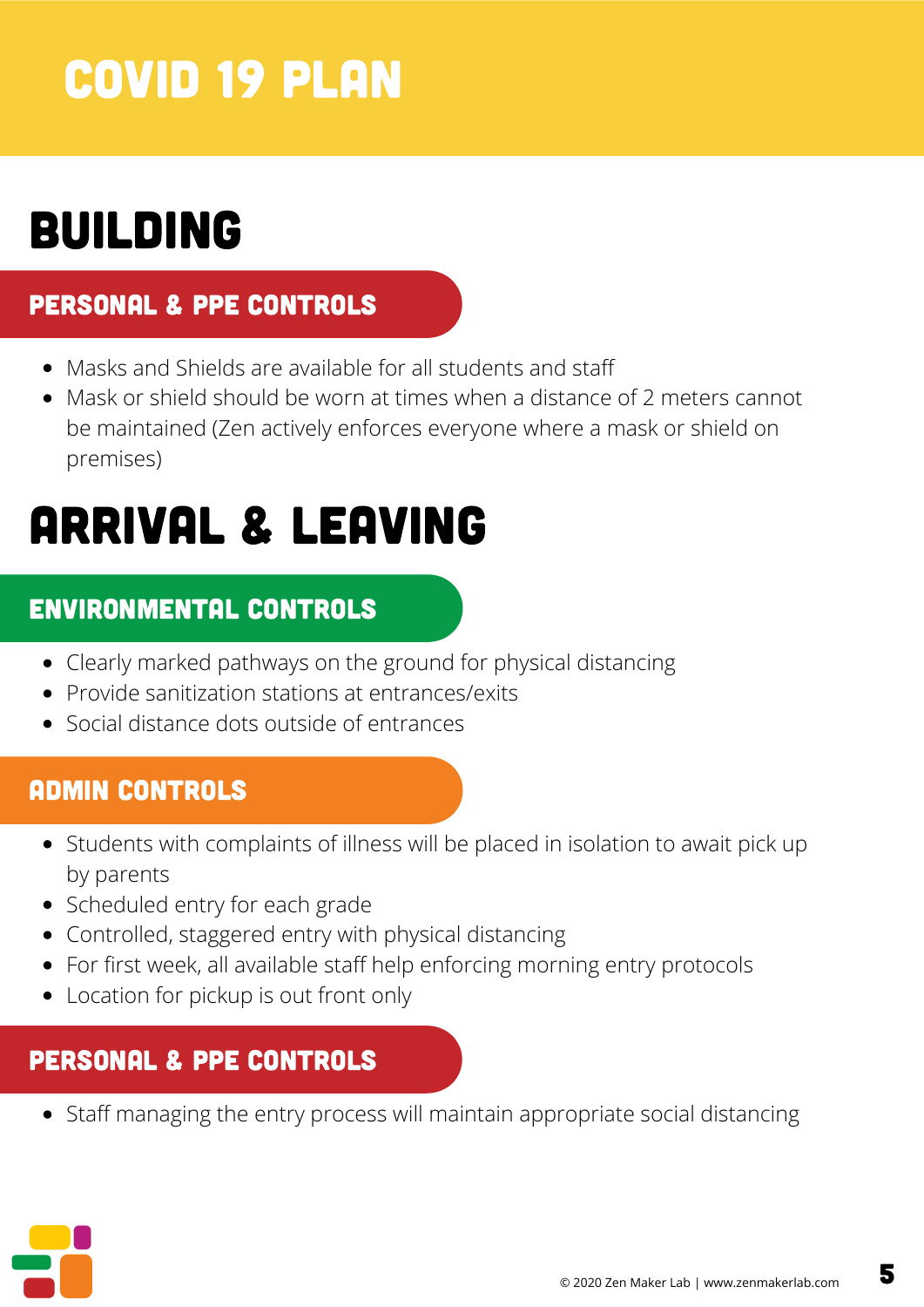# Classrooms

### environmental controls

- Hand sanitizer in each classroom
- Furniture and chairs placed to ensure social distance
- Removal of unnecessary furniture
- Table stations set up for each student (No sharing of resources or equipment)
- Window open wherever possible

### Admin controls

- Classroom is regularly de-cluttered and cleaned
- Hand washing and sanitizing stations stored in the open
- Tables wiped down each day
- All manipulatives are disinfected at the end of the day
- All students made familiar with new routines
- All students have their own supplies and container brought from home and left at school
- Personal belongings kept in students bags at all times
- All staff implement ongoing, informal cleaning of high contact areas in their classrooms
- Increased routine cleaning

### Personal & PPE Controls

- Masks and Shields are available for all students and staff
- Mask or shield should be worn at times when a distance of 2 meters cannot be maintained (Zen actively enforces everyone where a mask or shield on premises)

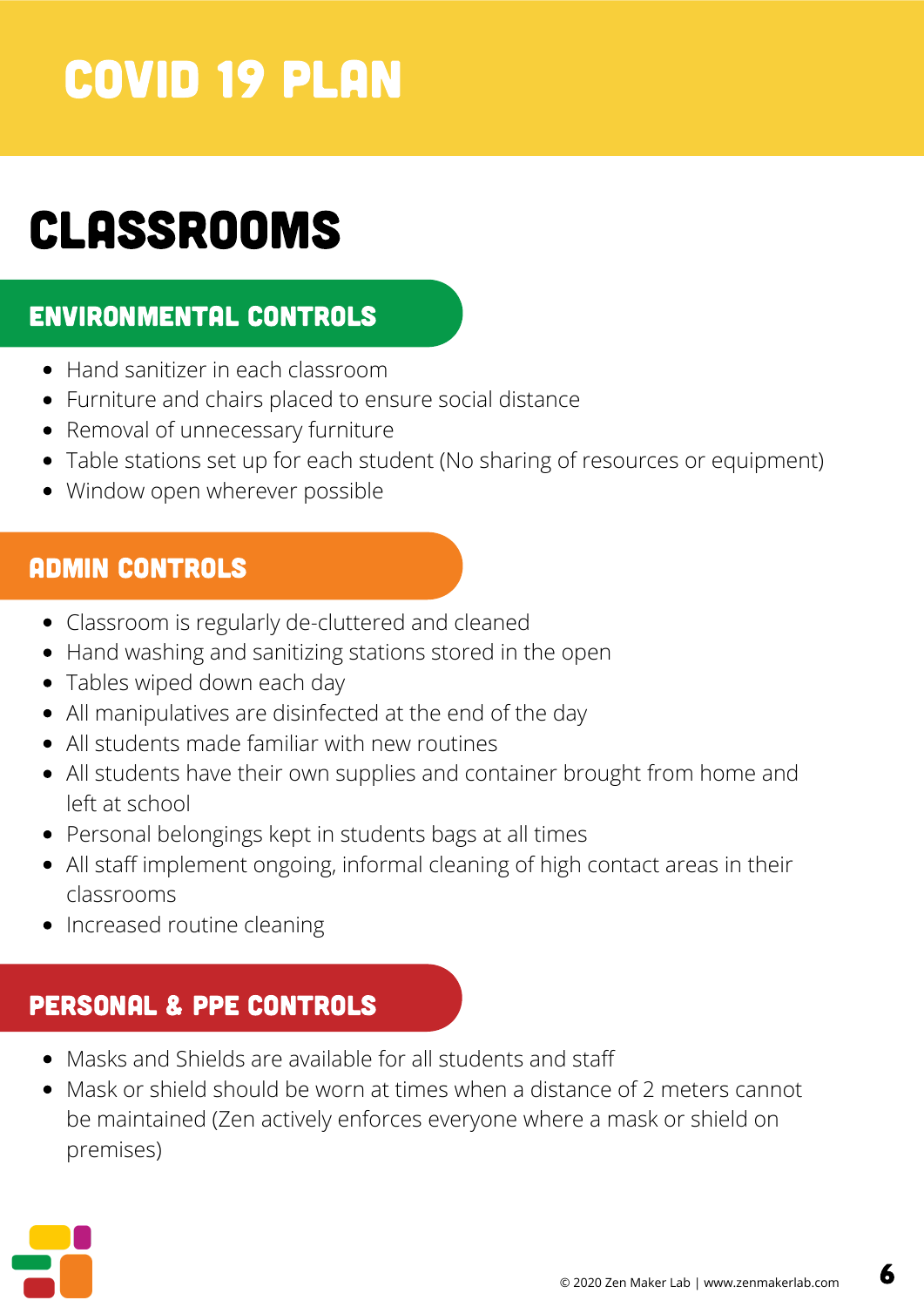# Washrooms

### environmental controls

• Occupancy limited to 1 person

### **ADMIN CONTROLS**

- Movement through halls and walkways will be monitored to encourage social distance
- Regular cleaning throughout the day
- Hands sanitized before entry into washroom and washed thoroughly before exit

## **BREAKS**

### **ADMIN CONTROLS**

- Staggered break times with designated areas
- Monitored movement through hallways
- Groups limited to 5 people maximum on breaksNo shared utensilsNo open food items
- Lunch will be brought from home or eaten out
- Fat at individual workstations rather than break rooms

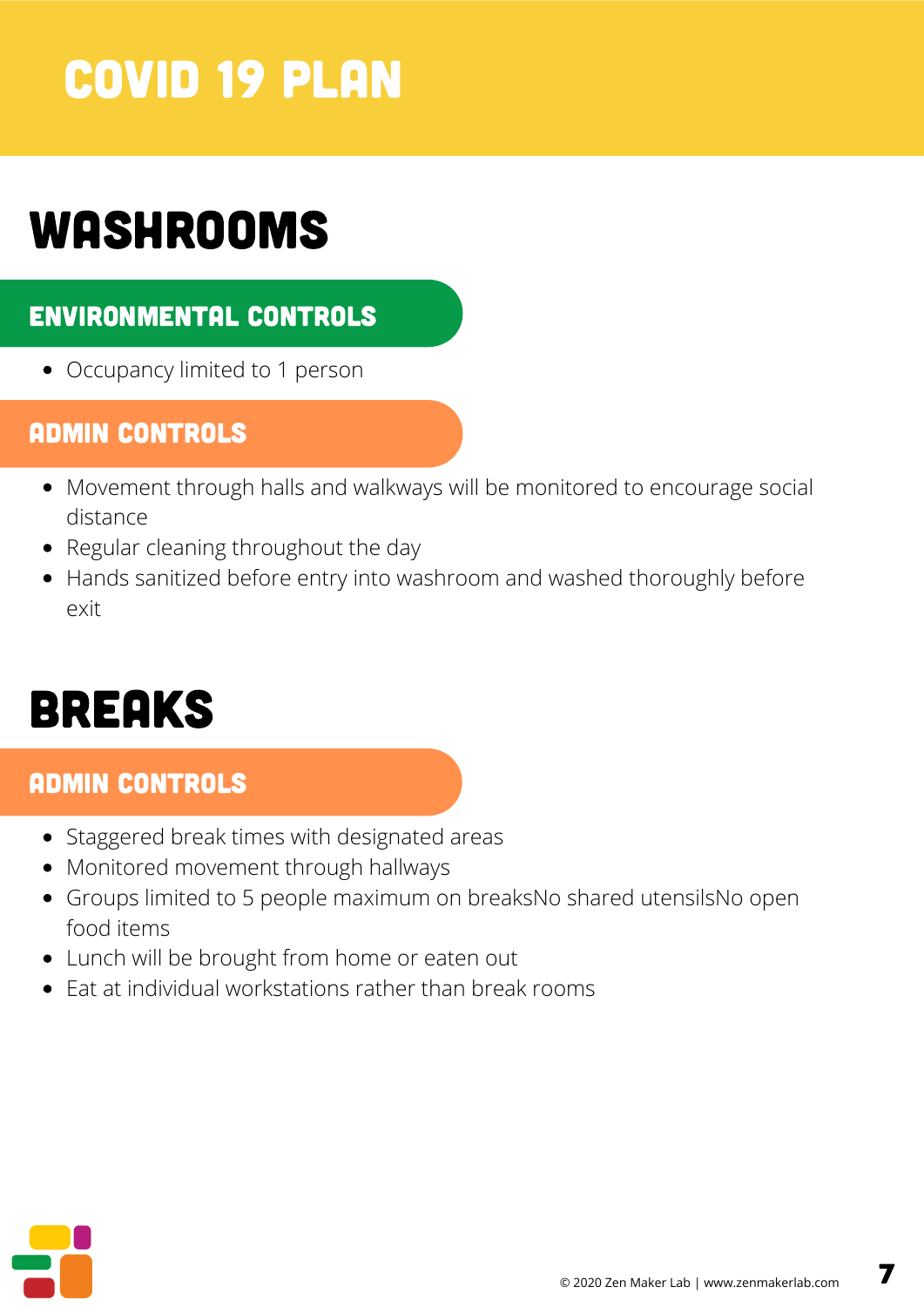# **EQUIPMENT**

### environmental controls

All outside play equipment has been removed

### **ADMIN CONTROLS**

- Small, individual toys and equipment cannot be brought in unless necessary for a lesson
- Any physical equipment used will be disinfected before next use

# staff room

### environmental controls

• Compostable paper plates and utensils

### **ADMIN CONTROLS**

- Limited number of staff in an area at a given time (No more than 6)
- Close off access to cupboards
- Cleaning protocols in place for staff in the area